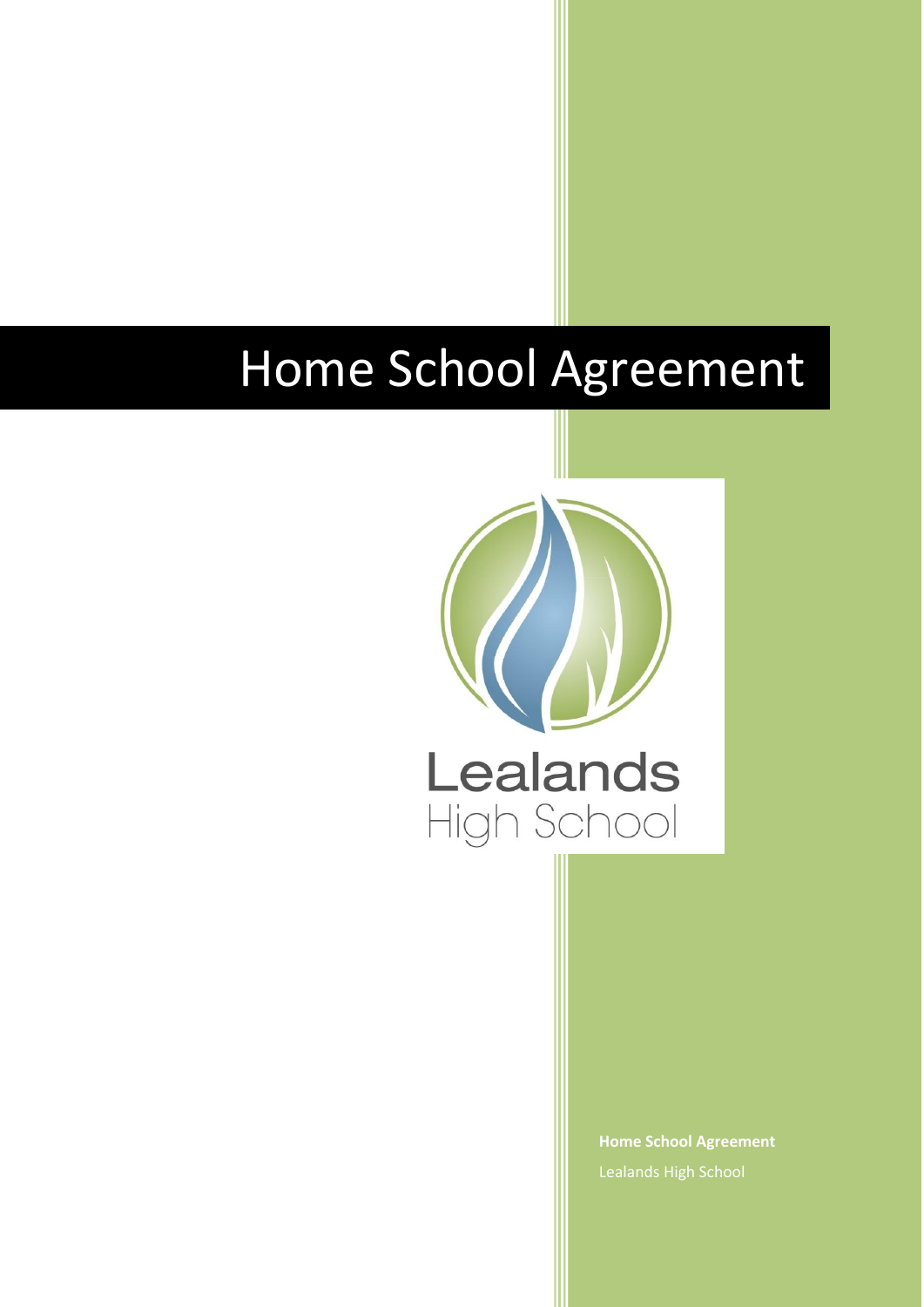

# **HOME SCHOOL AGREEMENT**

Name:………………………………………………………………………………………… (Student) Tutor Group (if known): ………………..

**Our vision is to be:**

*Everyone achieves excellence, demonstrates respect for all and takes responsibility for their own actions, while helping others to be successful.*

We strive to achieve this vision in all that we do and staff, students, parents, governors, other school stakeholders and partners are all an important part of making this happen.

**Our aims:**

# **Excellence in everything we do Everyone has responsibility Respect for all**

- Everyone achieves success and makes excellent progress
- We all continually improve what we do and work hard
- We care about being the best we can be and getting the best out of those around us

- To prepare young people for life and a positive future
- To ensure that school is a safe place
- To help and support others to grow and succeed

- Everyone is valued for their contribution
- All are cared for and supported so that needs are met
- We recognise and celebrate the talents, gifts and uniqueness of every individual

In order to achieve these aims students, parents and the school need to work in partnership.

Our partnership and commitment to each other is summarised in this home school agreement.

# **Student's Commitment**

I will:

- attend school regularly and on time
- bring all the equipment I need every day
- wear the school uniform and be tidy in appearance
- do all my classwork and homework as well as I can and hand it in on time
- respond to feedback from the teacher
- be polite, show respect and be helpful to others
- keep the school free from litter, graffiti and chewing gum
- follow the CLIMB initiative 5 key expectations which encompass the student code of conduct
- ensure that my parents/guardians receive all school communications
- take opportunities to develop my talents, abilities and interests through attending clubs and extra-curricular activities
- tell an appropriate member of staff if I am having any difficulties or problems
- be properly equipped in lessons